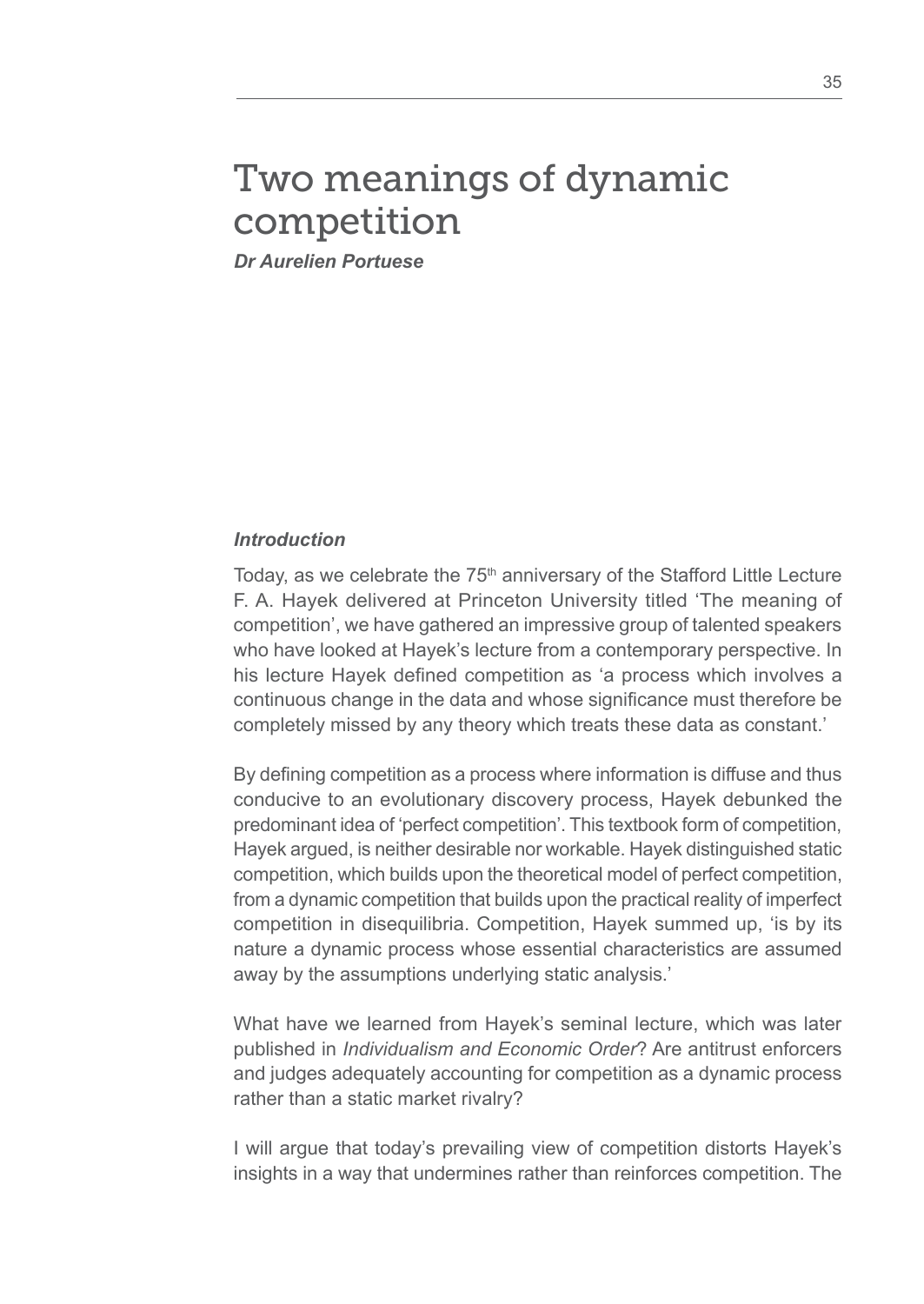modern approach to competition, illustrated by assertive antitrust enforcement across the Atlantic, does not refer to perfect competition. And yet, the analysis remains predominantly static. The modern approach does not ignore the role of innovation and non-price effects in competitive rivalry. And yet, the analysis fundamentally lacks a robust approach to innovation concerns. The modern approach does address competition as a process – the so-called 'protection of the competitive process' – to justify radical antitrust interventions and unbounded regulations. And yet, the analysis diametrically ignores the evolutionary nature of competition as a process.

Hayek distinguished between the two meanings of competition: static competition and the more appropriate dynamic competition. Seventy-five years on, we have before us two meanings of *dynamic* competition. The first and prevalent view of competition as a dynamic process aims at protecting competition as a process where a sufficient number of small competitors characterise an idealised market structure. In that regard, American Neo-Brandeisians and European Ordoliberals share the view of competition as a dynamic process that can only be preserved if the state intervenes to preserve the market structure and guarantee the freedoms of less competitive rivals to continue operating in the market. The second (and genuine) view of competition as a dynamic process builds upon a Hayekian–Schumpeterian nexus where competition preserves the incentives for market actors to innovate since these incentives are the engine of competition.

I now intend to demonstrate how the approach to dynamic competition as a justification for preserving the market structure distorts rather than protects competition, as mainstream voices claim.

When Hayek delivered his lecture in 1946, he was a professor of economic science at the London School of Economics and had published, in 1944, his seminal book, *The Road to Serfdom*. To celebrate Hayek's legacy in London about the adequate approach to the process of competition makes lots of sense. To celebrate it at the Institute of Economic Affairs is all the more relevant when we recognise the long-lasting relationship between Hayek and the Institute.

I am proud to have jointly organised the conference as the Schumpeter Project on Competition Policy of the Information Technology and Innovation Foundation. The aim of the conference is to rethink our approach to competition policy from an innovation perspective. I particularly thank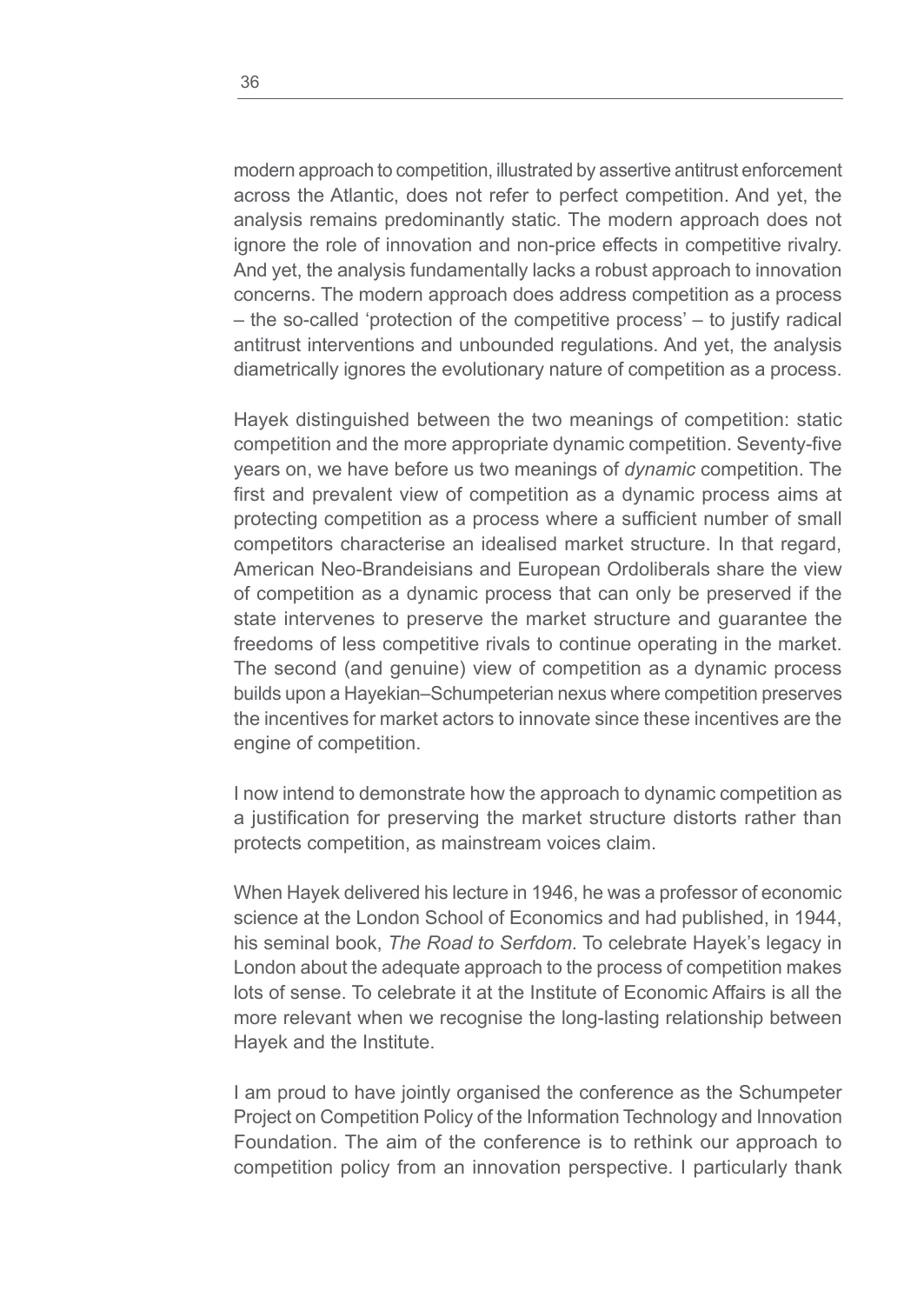Victoria Hewson for helping to organise this timely conference. And this leads me to a preliminary remark before our inquiry on how today's notion of competition as a dynamic process is a travesty of the principles of dynamic competition.

#### **The Hayekian***–***Schumpeterian nexus**

In his lecture, as in much of his work, Hayek carefully ignores the writings and research of another Austrian economist who pioneered the study of innovation – Joseph Schumpeter. However, in his lecture only, it is striking how Hayek advocates for a dynamic competition by debunking the notion of perfect competition in a remarkably similar way to Schumpeter without ever quoting, referencing or acknowledging the author of *Capitalism, Socialism, and Democracy*, published in 1942.

In his lecture, Hayek cites 'Toward a concept of workable competition' by John Maurice Clark, who magisterially criticised the very premises of the model of perfect competition, too often used by economists back then. Instead, Clark depicted the model of perfect competition as opposed to a workable competition where firms have market power and generate profits, and can therefore compete effectively. Clark (1940) argues that this model of workable competition should be the one relevant to government officials:

[Technical progress] would increase the number of industries which, despite large-scale production, have the characteristics of fairly healthy and workable imperfect competition, rather than those of slight-qualified monopoly. In such cases, one may hope that government need not assume the burden of doing something about every departure from the model of perfect competition.

Clark's insights constitute a formidable source of inspiration for Hayek's case against perfect competition as Hayek argues that:

[W]e should worry much less about whether competition in a given case is perfect and worry much more whether there is competition at all. What our theoretical models of separate industries conceal is that in practice a much bigger gulf divides competition from no competition than perfect from imperfect competition. Yet the current tendency in discussion is to be intolerant about the imperfections and to be silent about the prevention of competition.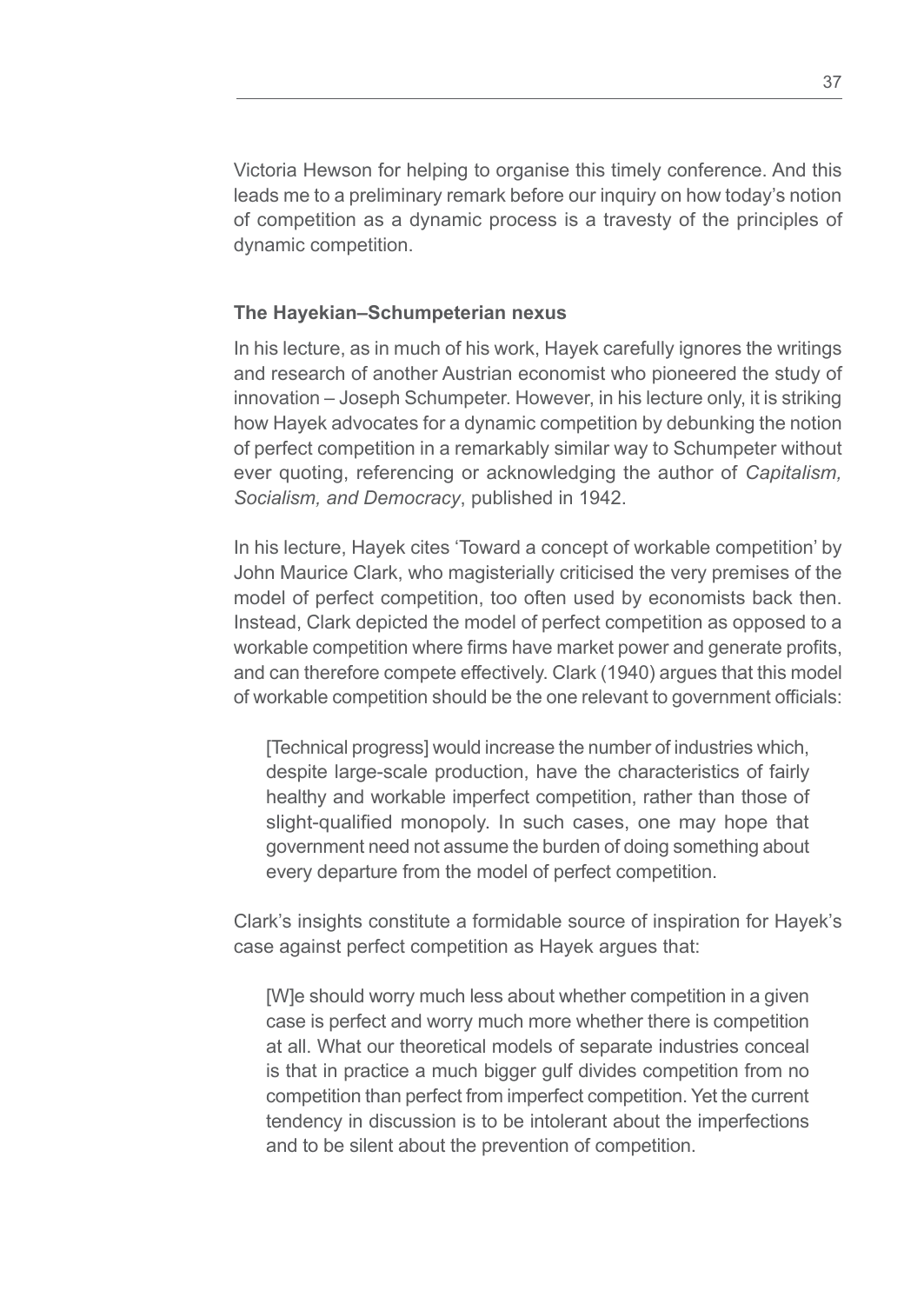Hayek rightly pointed out that the contradictions of the proponents of perfect competition ultimately made an ironic case for monopoly. Indeed, perfect competition suggests that the competing firms act in a monopolylike manner since there will be no excess of supply. 'Enthusiasm for perfect competition in theory,' Hayek argues, 'and the support of monopoly in practice are indeed surprisingly often found to live together.' This illustrates the radical proposals of treating large firms as public utilities, thereby creating the monopolies these very proposals intend to tackle.

Hayek's case against perfect competition as both unworkable and undesirable markedly echoes the case made a few years earlier by Schumpeter (1942) in *Capitalism, Socialism, and Democracy*. Indeed, compare Hayek's stance that '''perfect'' competition means indeed the absence of all competitive activities' with Schumpeter's argument that:

Perfect competition implies free entry into every industry… But perfectly free entry into a *new* field may make it impossible to enter it at all. The introduction of new methods of production and new commodities is hardly conceivable with perfect – and perfectly prompt – competition from the start. And this means that the bulk of what we call economic progress is incompatible with it. As a matter of fact, perfect competition is and always has been temporarily suspended whenever anything new is being introduced – automatically or by measures devised for the purpose – even in otherwise perfectly competitive conditions.

Both Hayek and Schumpeter debunk the case for perfect competition and argue that 'imperfect competition' allows for a dynamic competition which is the essence of the competitive process – namely, competition through innovation.

So, why did Hayek ignore Schumpeter's case for imperfect competition as instrumental to dynamic competition steering innovation? The complex relationship between Hayek and Schumpeter lies in Hayek's focus on dispersed knowledge as an alternative to the 'perfect knowledge' assumption implied in the perfect competition model. In comparison, Schumpeter emphasised the accumulation of knowledge as an essential part of distributional capacities necessary to turn inventions into innovations, thereby effectively enabling dynamic competition.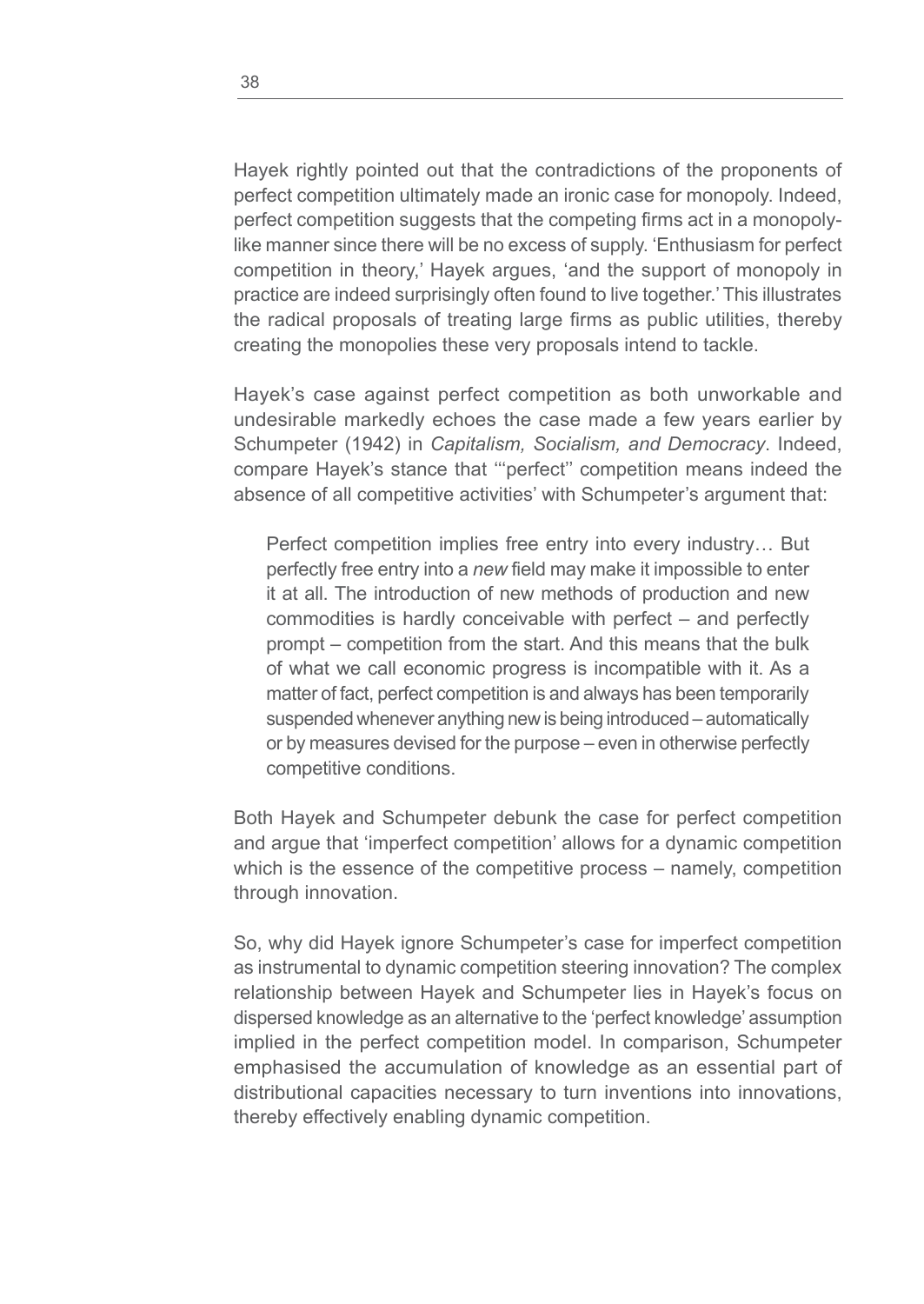Indeed, when Hayek describes the theoretical assumptions upon which perfect competition lies, he lists:

- 1. A homogenous commodity offered and demanded by a large number of relatively small sellers or buyers, none of whom expects to exercise by his action a perceptible influence on price.
- 2. Free entry into the market and absence of other restraints on the movement of prices and resources.
- 3. Complete knowledge of the relevant factors on the part of all participants in the market.

And Hayek considers the assumption of perfect knowledge as 'one of the most important of the points where the starting point of the theory of competitive equilibrium assumes away the main task which only the process of competition can solve.' In other words, while perfect competition assumes perfect knowledge, therefore potentially leading to a situation of perfect competition tolerating monopolistic situations where the monopolist acts as a central planner, imperfect competition (or dynamic competition) presupposes dispersed knowledge through a decentralised market structure.

The Hayekian view of dynamic competition as a discovery process (i.e. an opinion-formation endeavour between firms of roughly equal size) distinguishes this Hayekian view of dynamic competition from the Schumpeterian view of dynamic competition where innovation capabilities build upon the ability to accumulate and process information into efficient facilities. In other words, while Hayek posits that dispersed knowledge is essential to dynamic competition, Schumpeter argues that the appropriability of knowledge makes dynamic competition effective. Although they disagreed on the assumptions of perfect competition and rejected the static analysis of competition, Hayek meticulously rejected Schumpeter's idea of imperfect competition as epitomised by the dynamic competition exerted by largescale companies capable of producing the so-called 'gales of creative destruction' – namely, of innovating. On the other hand, Schumpeter grasped the efficiency and innovation logic underlying some large business entities:

[P]erfect competition is not only impossible but inferior, and has no title to being set up as a model of ideal efficiency. Hence, it is a mistake to base the theory of government regulation of industry on the principle that big business should be made to work as the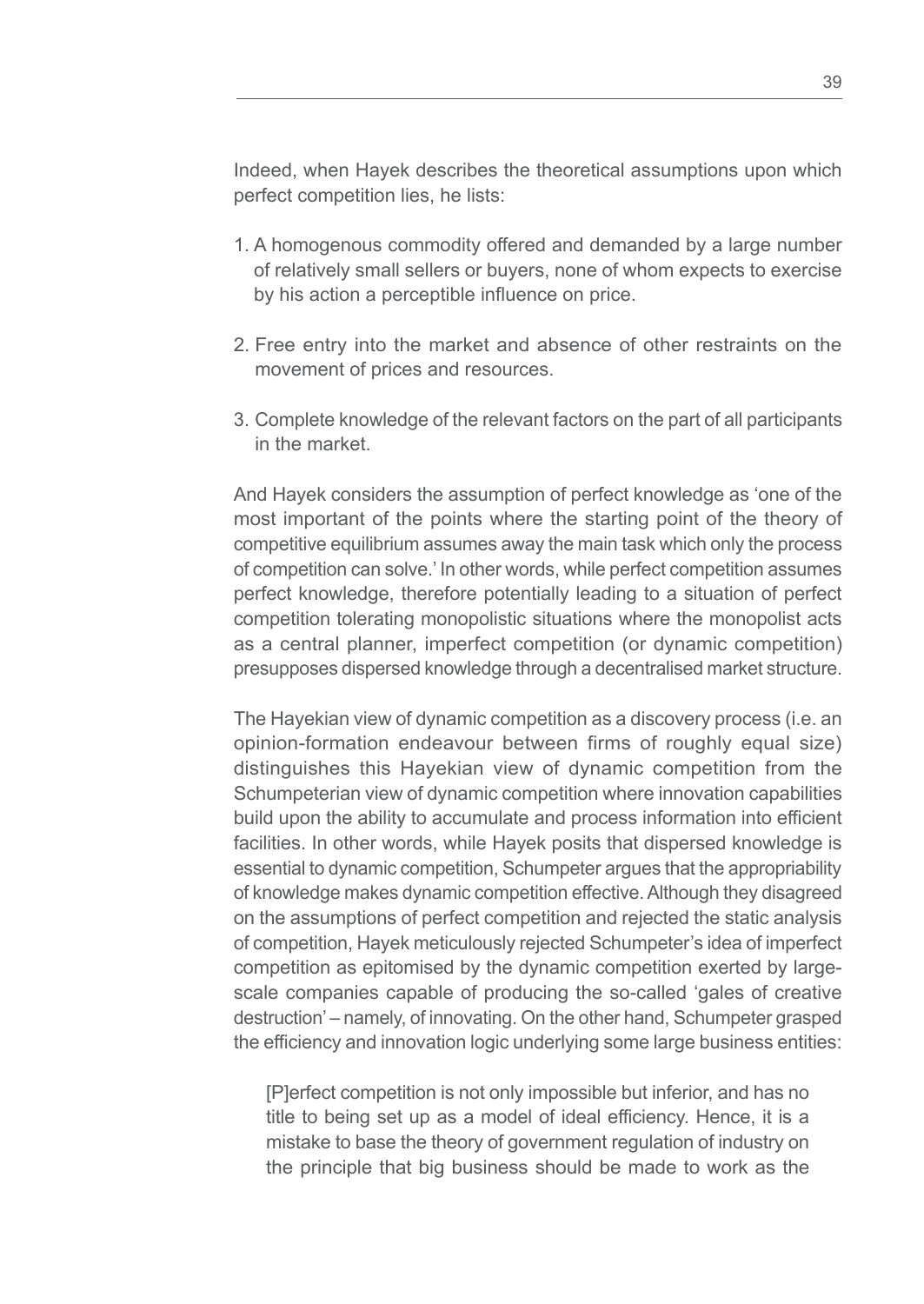respective industry would work in perfect competition. And socialists should rely for their criticisms on the virtues of a socialist economy rather than those of the competitive model.

Regardless, the Hayekian–Schumpeterian nexus of debunking perfect competition as a theoretical model justifying government interventions whenever market reality departs from this textbook fiction remains powerful and instructional. Hayek focused on dynamic competition as characterising a desirable dispersion of knowledge. In contrast, Schumpeter focused on the need for dynamic competition as essential to the process of innovation which characterises the capitalist society. Unfortunately, Hayek's focus on dispersed knowledge and suspicion of large-scale companies may lead today's radical antitrust advocates to inaptly appropriate Hayek's view as justification for radical government intervention. This was illustrated in 2018 when Lina Khan, the 'Neo-Brandeisian' chair of the Federal Trade Commission, inappropriately referred to Hayek to justify the break-up of companies and the aggressive fight against 'monopolies'.1

Despite both advocating for a dynamic view of competition over a static view of competition as dominated by perfect competition models, Hayek and Schumpeter mostly disagreed on major aspects of competition. We can briefly summarise these as follows:

- *Bigness:* Hayek favoured smallness over bigness as he did not perceive the necessity of scale as part of the process of innovation. Schumpeter considered that the figure of the entrepreneur as not only inventor but, most importantly, innovator within large-scale facilities enabling innovation through the exercise of market power.
- *Incentives*: Hayek considered that uncertainty was the main driver of innovation and characterised competition as a discovery procedure. Schumpeter considered that certainty – the ability to extract rents and the thirst to enjoy temporarily monopolistic positions – was the main driver for entrepreneurs to innovate.
- *Structure*: Hayek considered that competition cannot exist unless enough firms are present in the market. Schumpeter considered that market structure is irrelevant since a single firm can still compete and innovate as long as the threat of entry through potential competition remains a credible threat.

See [https://www.c-span.org/video/?445473-9/yelp-conference-antitrust-law](https://www.c-span.org/video/?445473-9/yelp-conference-antitrust-law-technology-panel-2)[technology-panel-2](https://www.c-span.org/video/?445473-9/yelp-conference-antitrust-law-technology-panel-2) at 28 min.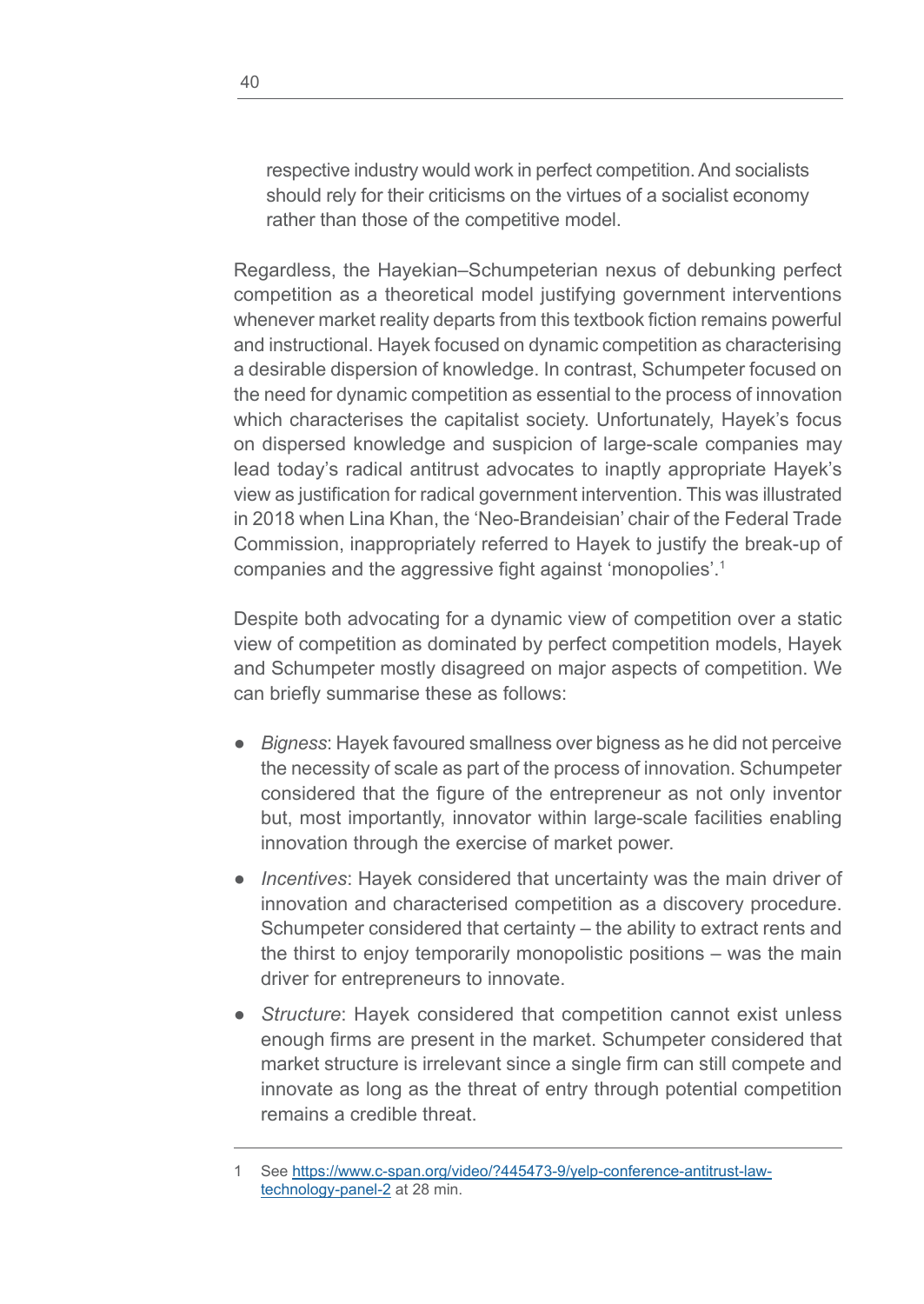● *Law*: Hayek considered that antitrust laws could and should ensure that the process of competition remains vivid. Schumpeter considered that antitrust laws are most likely to punish innovation efforts mischaracterised as 'monopolistic practices'.

While Hayek retained a view of the markets idealised as an informationsharing/spreading mechanism, Schumpeter entered into the black box of the firm to understand and account for the incentives of the entrepreneur depicted as the hero of innovation, the disruptive force of capitalism that drives economic growth through market power (at the microeconomic level) and generates the economic disequilibria that are needed (at the macroeconomic level).

In short, Hayek perceived dynamic competition as a discovery process. Schumpeter perceived dynamic competition as a disruptive process. Both emphasised the evolutionary nature of competition, with Schumpeter making innovation an essential component of this evolution and Hayek making knowledge an essential component of this evolution. Both agreed on the time-dimension of assessing competition dynamically. None accepted the assumptions and relevance of static, price-exclusive competition.

Indeed, the Hayekian–Schumpeterian nexus emphasises that competition is a dynamic process where an evolutionary rivalry enables market forces to generate transitory equilibria, fostering innovation and dispersion of knowledge in society. Nevertheless, this nexus is currently contested by radical reformers of antitrust policy – the American Neo-Brandeisians and the European Ordoliberals. They embrace the rhetoric of dynamic competition to advance a return to static analysis. Unfortunately, however, we live in an age of creative destruction as prophesised by Schumpeter and in an age of impossible central planning given informational constraints as prophesised by Hayek. Never has the Hayekian–Schumpeterian nexus been as relevant as today, and yet never have antitrust radicals and government officials been as keen to resort to the concept of dynamic competition in a way that betrays the notion of competition as an evolutionary process made possible by the entrepreneurial spirit.

### *Competition as a dynamic process under perfect competition*

Perfect competition is back – surreptitiously for now, but back in mainstream economics and government enforcement. Indeed, under cover of the language of perfect competition, the return to old antitrust enforcement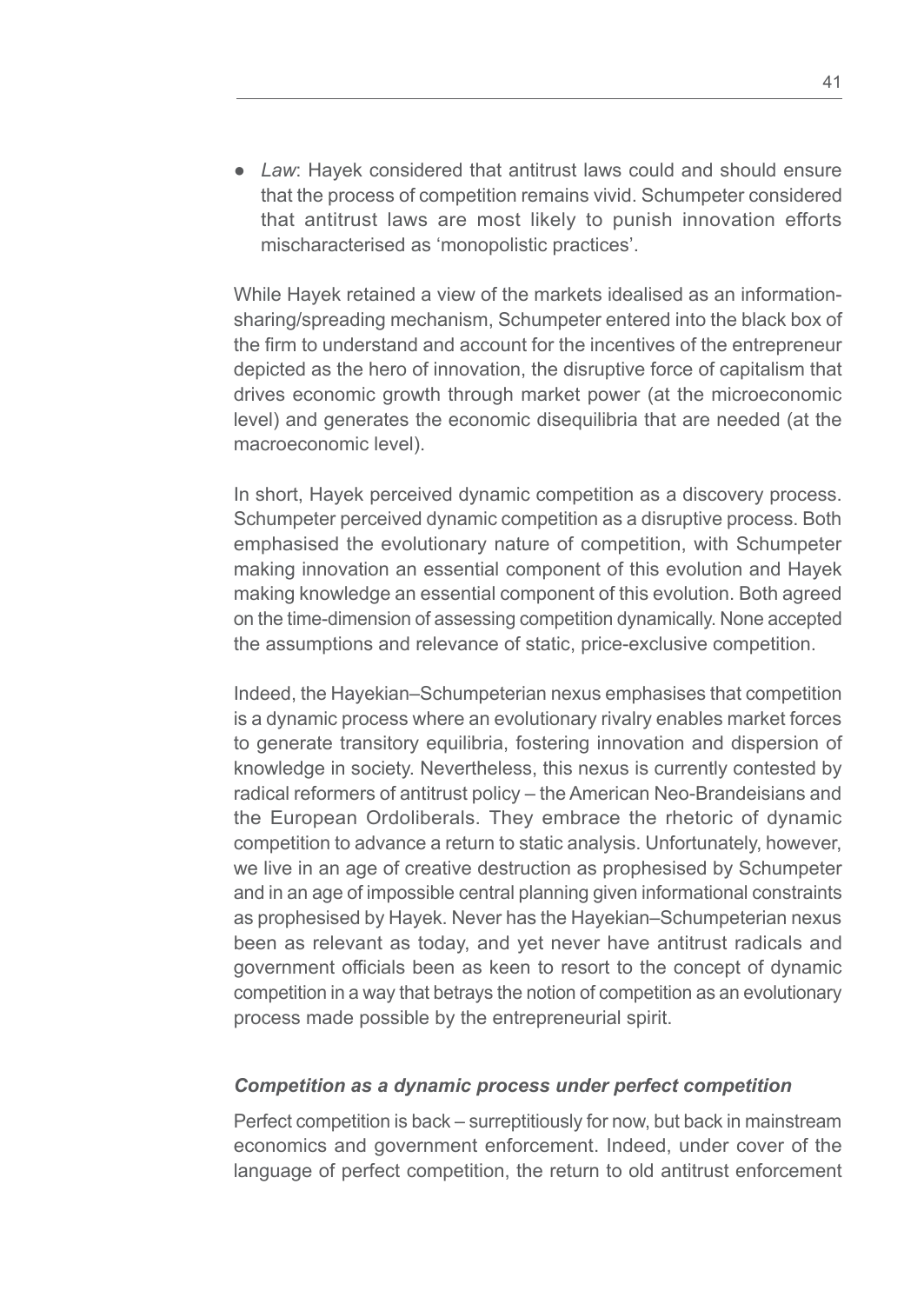– be it through a so-called Neo-Brandeisian or an Ordoliberal label – claims that markets are imperfectly working because of the presence of large business entities which monopolise markets.

The plan is to break up large companies, prohibit mergers, regulate large business entities like public utilities and reinstate government-run monopolies whenever possible. Free market ideas are not jettisoned. They are blatantly ignored. Rather, bills and proposed regulations aim to tame free markets and disrupt innovations whenever powerful incumbents can effectively capture the regulator with the help of populist anger over success.

Basing the current powerful assault on free markets and business success on claimed free-market principles is duplicitous! Because we believe in free markets, the proponents unashamedly argue, we need regulations, and we need to break up companies into pieces (or prevent them from merging) so that markets can become free again.

Free markets, for them, mean free competition, which itself means free entry and free exit – in other words, the opposite of any contractual arrangements since such arrangements inherently restrain trade and competition. Free competition is the cousin of perfect competition where market exchanges mystically take place without contractual restraints. It is a market without contracts, exchanges without well-defined property rights, since contracts are unacceptable restraints of trade and property rights are monopolistic claims and barriers to innovation.

The proponents of 'reinvigorating' antitrust laws essentially argue not only that large companies prevent smaller companies from competing but also that these large companies may inevitably become larger given the network effects inherent in the digital economy and that are overly prevalent in today's economies. To protect the competitive process, firms of roughly equivalent size should compete against one another; otherwise, the market would 'tip' towards one or a few companies. These market-tipping allegations – meaning nothing but a looser notion of no-fault monopoly or even the mere fear of future monopolisation – justify preventative measures aimed at downsizing the large and artificially protecting the small.

Rather than seeing competition as a discovery process, let alone as a disruptive process, the radical proponents of this kind of dynamic competition advocate preserving the market structure where monopolies are avoided in the first place. Still, even oligopolistic markets should not emerge under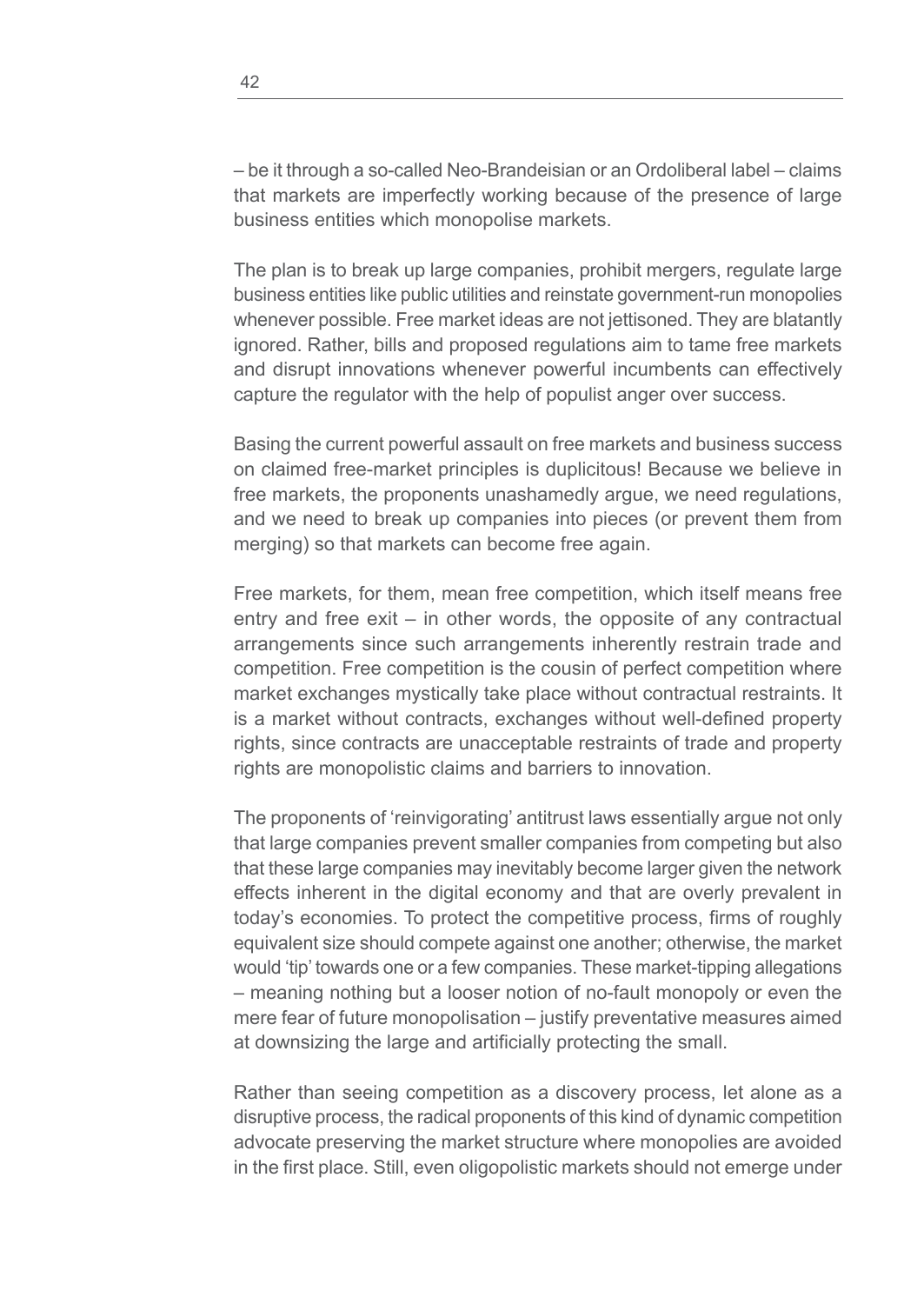any circumstances. Irrespective of the competitive rivalry present in monopolistic or oligopolistic markets, they intend to reach this idealised market structure of perfect competition without the name. They intend to promote an atomised market structure in which no firm can effectively outcompete its competitors (i.e. effective prevention of oligopolistic or monopolistic structure of the market) under the misleading moniker of dynamic competition.

This return to a structuralist yet flawed vision of competition (and correspondingly of aggressive antitrust interventions) is based on a misguided view of dynamic competition. Since perfect competition has no legitimacy in rational economic decision-making, they tend to defend dynamic competition under an equally flawed market structure that prevents market tipping and its 'gatekeepers' from ever coming to the fore.

To advocate for a return to the outdated view of a structuralist approach to competition according to which competition only exists if small and atomised firms populate the market, these radical advocates needed to provide a pretense of science for their view of dynamic competition – or, at least, an objective standard of antitrust analysis. This was only possible after chastising the consumer welfare standard as providing support for an economically static analysis of antitrust laws. In other words, these advocates argued – convincingly to some – that because the consumer welfare standard may allow too many behaviours to go unpunished, it must be that the consumer welfare standard insufficiently accounts for dynamic competition. Harms to dynamic competition – or 'harm to innovation' – remain under the radar of antitrust authorities who operate under the consumer welfare standard, the argument goes. Consequently, disparaging the consumer welfare standard as an ill-suited antitrust enforcement tool and advocating for the protection of any firm's ability to compete and innovate on the market, these radical advocates end up defending speculative counterfactuals as part of their defence of 'the competitive process'.

How can it not harm innovation when a large firm can innovate at a greater pace than smaller firms, thereby preventing the latter from enjoying the expected benefits of their innovation efforts? How can it not violate the competitive process when large firms with massive research capabilities disrupt competitors and kick them out of the market, thereby preventing less efficient rivals from innovating and competing due to cut-throat competition? The excess of innovation and competition capabilities of some superstar firms prevent sluggish rivals from innovating. These are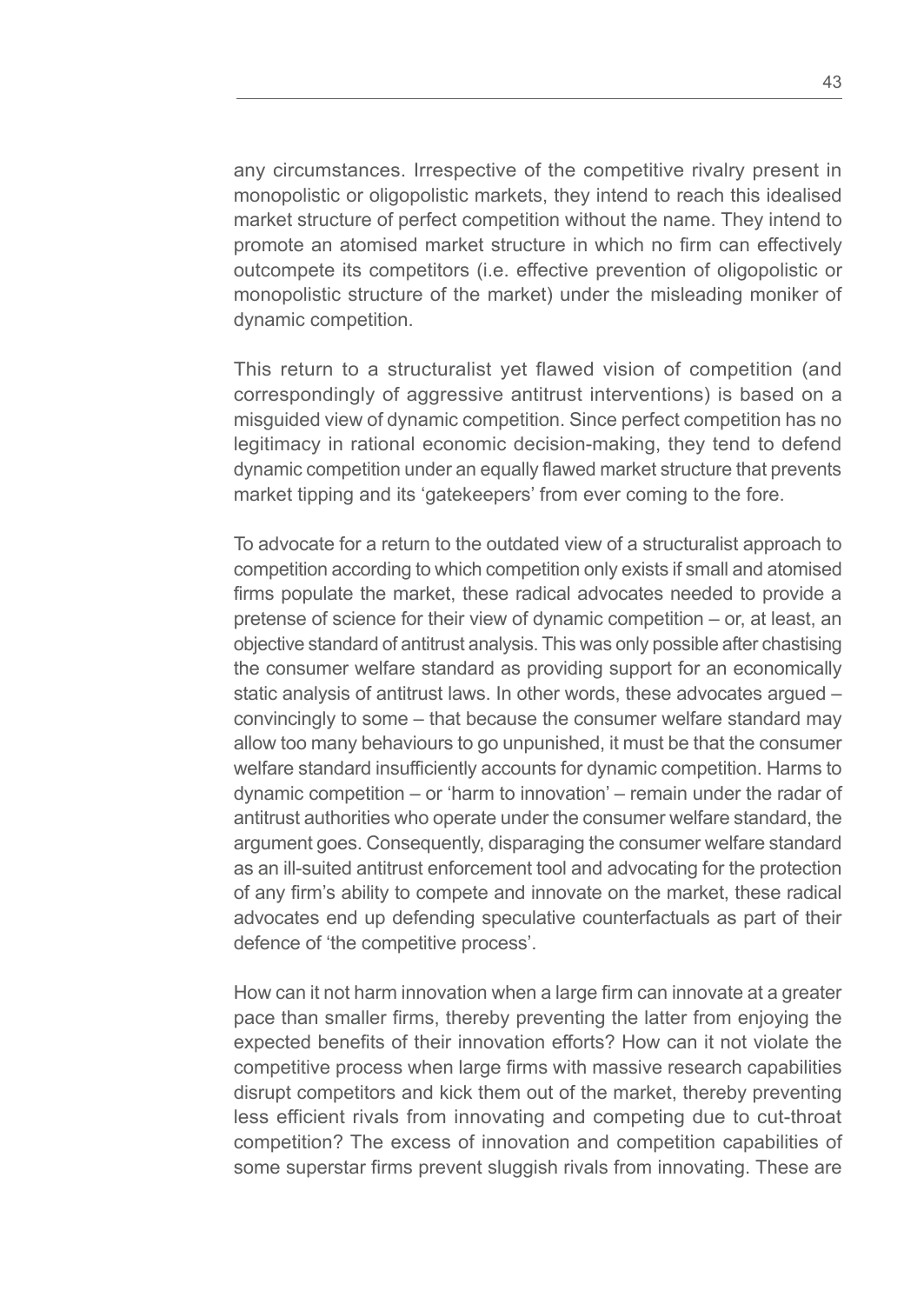the unconvincing harms to competition the new prophets of dynamic competition aim at protecting us from. The welfare of the consumers, let alone the competitiveness of the overall economy driven by superstar firms and by gales of creative destruction, is utterly ignored for the sake of protecting the dynamic process of competition understood as an Ordoliberal version of every firm's ability to operate in the market as part of an absolute freedom (i.e. a legal entitlement) to twist the evolutionary process of competition to their advantage.

Antitrust radicals do not want more competition: they aspire to less competition. Contrary to their promise to 'reinvigorate' antitrust and boost competition, they lament the excess of competition whenever such excess takes the form of disruptive innovation.

According to the antitrust radicals, the evolutionary process of competition is better guaranteed whenever the government intervenes to ensure that every firm has an equal right and ability to compete and innovate in the market. In other words, disruptive innovation by one or a few players may considerably distort the market structure so that the competitive process becomes irremediably distorted unless the government intervenes.

This leads us to the third and fundamental aspect of the misguided construction of dynamic competition by antitrust radicals under the guise of protecting the competitive process. This aspect relates to the need for early and timely government intervention in the market. Otherwise, irreparable harms would irremediably unfold. To dynamically protect competition, antitrust radicals suggest that incipient doctrines and other preventative measures are necessary to avoid the very emergence of anticompetitive conduct in the first place. This philosophical underpinning of government interventions as early as possible to prevent harm to competition from arising subsequently directly applies essential elements of the precautionary principle.

In what I describe as 'precautionary antitrust', antitrust advocates recommend antitrust authorities intervene before monopolies or any anticompetitive conduct arise only for the hypothetical harm to the market structure understood as reduced consumer choices and reduced abilities for sluggish firms to innovate. To protect dynamic competition, antitrust radicals are ready to declare the end of antitrust with regulation. Antitrust radicals advocate moving away from antitrust's long judicially enforced rules by taking antitrust away from the courts.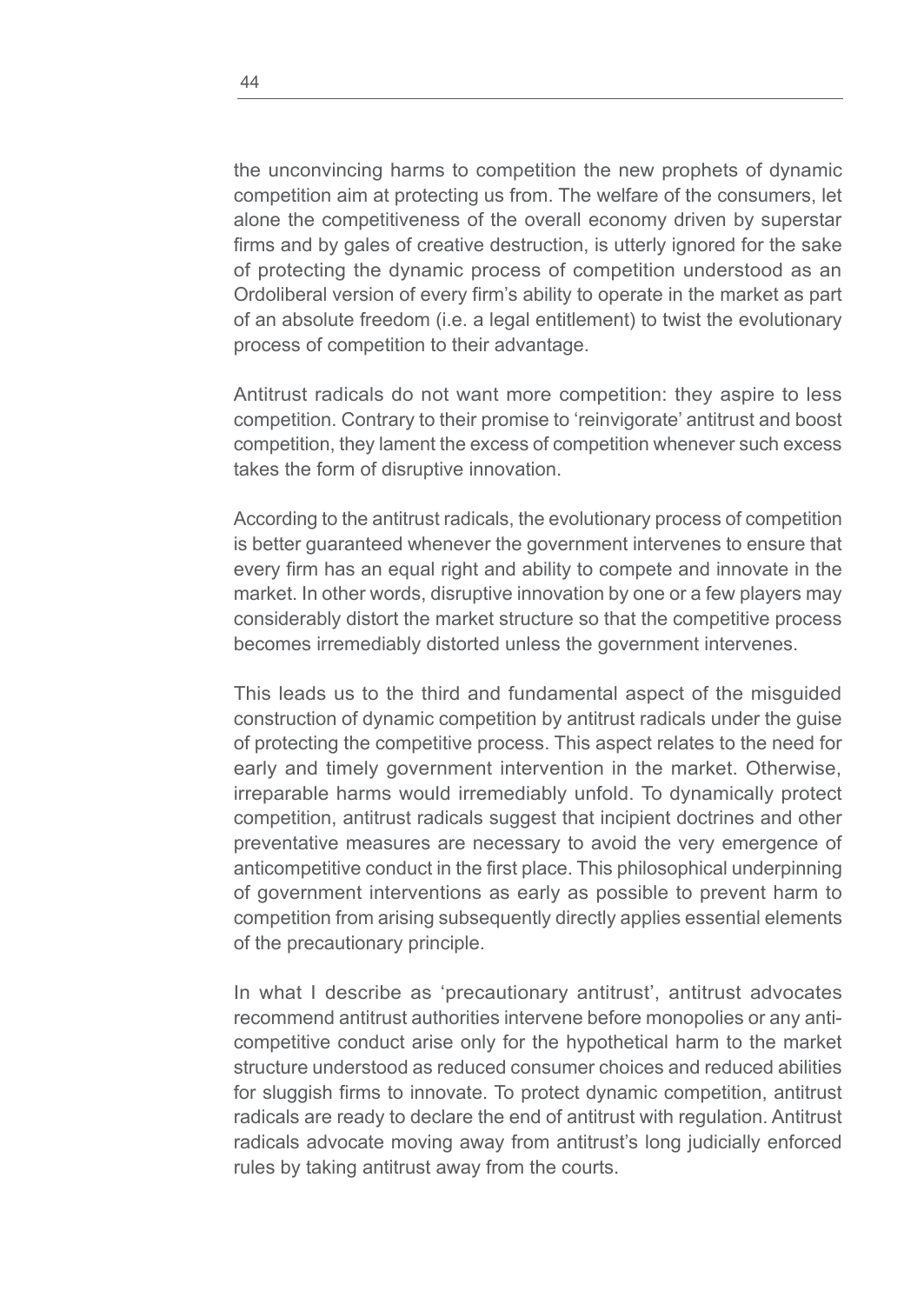In an unashamed weakening of the rule of law and a disregard of the virtues of the judicial process as an essential part of the Common law, they support a revolutionary shift from ex post antitrust enforcement to ex ante regulatory intervention. This shift surreptitiously embeds the precautionary principle in antitrust matters as it is positively biased in favour of precaution and the preservation of the status quo of the market structure and negatively biased against disruption and radical changes of the market structure. Moreover, because alleged harms to the consumer are too time-consuming and require a too high evidentiary threshold to investigate, precautionary antitrust recommends government intervention without evidence of any harm but merely a hypothetical risk of damage.

Consequently, de facto prohibition of mergers, regulation by size, the break-up of companies, interim measures and other regulatory obligations are imposed despite the innocuous nature of the practices subject to these stringent prohibitions. The precautionary logic enters the regulation of competition by arguing dynamic concerns.

With precautionary antitrust, officials err on the side of false positives rather than false negatives: they prefer caution, notwithstanding its costs to innovation, over disruption. In a society driven by rent-seeking activities through judicial and legislative processes, complainants about disruptors are the most vocal. They can effectively capture the regulator who internalises the political, judicial and economic costs of civilian conflicts among market actors.

Precautionary antitrust acquires its coercive power by stealth under the moniker of dynamic competition, although its existence and consequences are antinomic to the dynamic process of competition as protective of incentives to innovate. This is the true meaning of dynamic competition we now turn to as it has been distorted by influential actors after having been historically ignored.

### *Competition as a dynamic process under evolutionary competition*

The fervour of protection of the dynamic competition process under assumptions of perfect competition remains a travesty of the very essence of competition as both a discovery process and a disruptive process under the Hayekian–Schumpeterian nexus. To alter the working of market forces to advantage smaller, less efficient firms because they would supposedly be entitled to survive in the marketplace irrespective of changing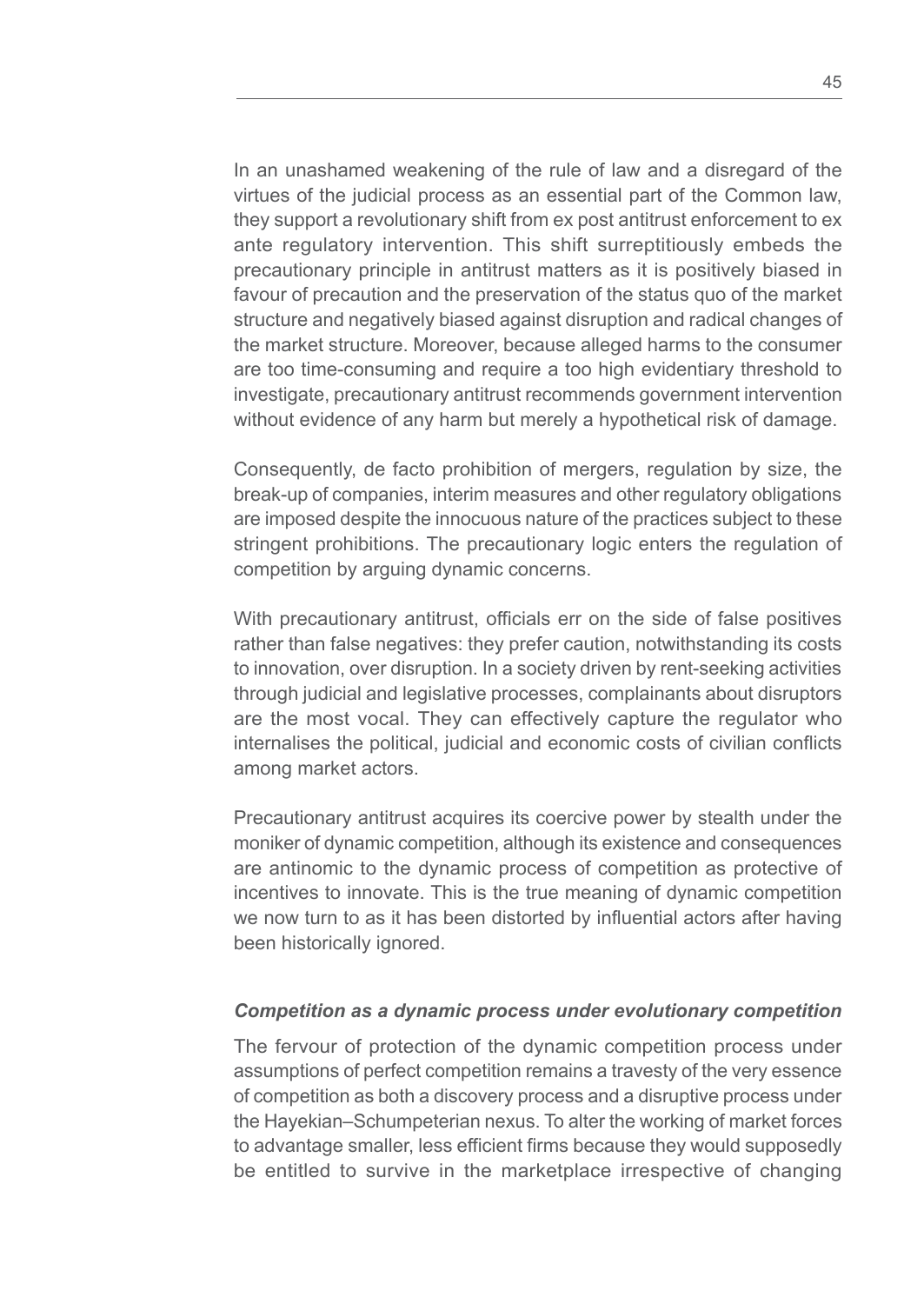circumstances represents a weakening of competition rather than a reinvigoration. The incentives to innovate as a way of outcompeting rivals indeed inevitably diminish since rent-seeking activities from influential rivals weaponising antitrust and competition rules will deplete the entrepreneurial rents expected from innovation and competition.

Due to regulatory capture of government officials acting to 'preserve' the competitive process while undermining this very process, the current meaning of dynamic competition employed by antitrust radicals provides no adequate account of dynamic competition as an inherently evolutionary process that is antithetical to the assumptions of perfect competition. Indeed, dynamic competition, as opposed to static competition, suggests that entrepreneurs build up dynamic capabilities enabling them to generate, use and leverage market power so that the entrepreneurial rents hoped for can be appropriated in a process conducive to both innovative outcomes and competitive rivalry. And yet, antitrust radicals refer to dynamic competition while replicating the undesirable and unrealistic assumptions underlying perfect competition.

Genuine dynamic competition understands that perfect competition is the enemy of good competition: it represents the absence of competition where value appropriation through contracting and integration is impossible. However, value appropriation (or asset appropriability) is essential to innovation. This innovation process represents itself the main route for robust competition where rivals compete through particular knowledge. Moreover, such knowledge becomes used in a disruptive manner so that competition takes place not merely as an imitation game or a marginalist tit-for-tat game with rivals but rather as a radically disruptive (i.e. unexpectedly novel) way of competing.

Within this framework of dynamic competition through innovation, innovation is not only a positive side-effect of the competitive process – a claim that antitrust radicals would readily agree with – but most importantly, innovation represents the source of competition – a claim that antitrust radicals are keen to overlook.

Moreover, dynamic competition serves consumers. In that regard, dynamic competition fits within the consumer welfare standard. However, rather than being the endpoint, the consumer welfare standard constitutes the starting point of the antitrust analysis: in other words, a practice that does not hurt but benefits consumers cannot be in opposition to the dynamics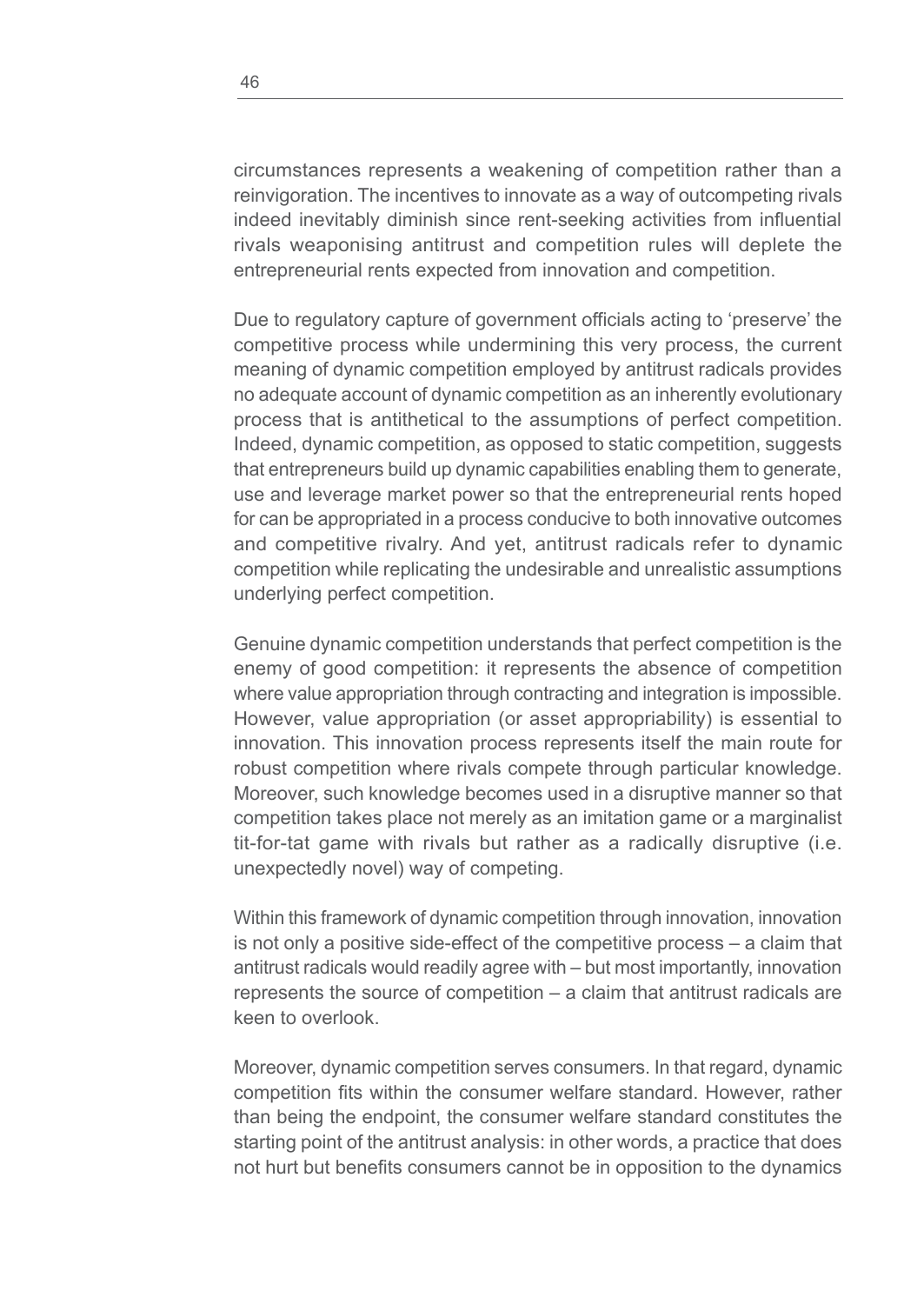of competition. However, a practice that does not immediately benefit consumers may contribute to dynamic competition, as it may be instrumental in building up the necessary dynamic capabilities for further competition. For instance, if a firm wants to increase its price to subsidise research and development expenditures to advance breakthrough research or enter new markets dominated by capital-intensive technologies, consumers may not immediately benefit from these price increases. Nevertheless, the company's likelihood of generating innovation and to subsequently exert further competitive constraints on incumbents in other markets will inevitably lead to consumer benefits.

Contractual restraints such as protecting intellectual property rights and securing vertical integration for minimising uncertainty costs may generate considerable competitive benefits rather than being anti-competitive. Whenever we err in equating any contractual restraint as anti-competitive conduct, we may generate unintended consequences where the most aggressive rivals are punished for disrupting the status quo. In contrast, restful rivals are rewarded with the status quo.

Against that background, the principles of dynamic competition would underlie that dynamic efficiency as the ability of the market to go from one equilibrium to another should constitute a fundamental objective of antitrust authorities.

## *Toward dynamic antitrust: meaningful competition*

I started this discussion by inquiring what we have learned from Hayek's lecture on the meaning of competition specifically and what we have learned from Hayek in general. The answer is that, together with Schumpeter, we learned from Hayek that perfect competition represented by static antitrust analysis does not constitute a valid and legitimate account of the process of competition.

But we have learned it too well: opponents of the true dynamic process of competition have dumped any reference to perfect competition and embraced the notion of dynamic competition in a twisted way to advance their radical agenda of preserving the structure of the market in an effort to achieve an idealised vision of perfect competition in disguise. As perfect competition is meaningless, since it represents the absence of competition and is both impracticable and undesirable, the notion of dynamic competition as an instrument to secure a given market structure is equally meaningless. Dynamic competition takes place irrespective of market structure and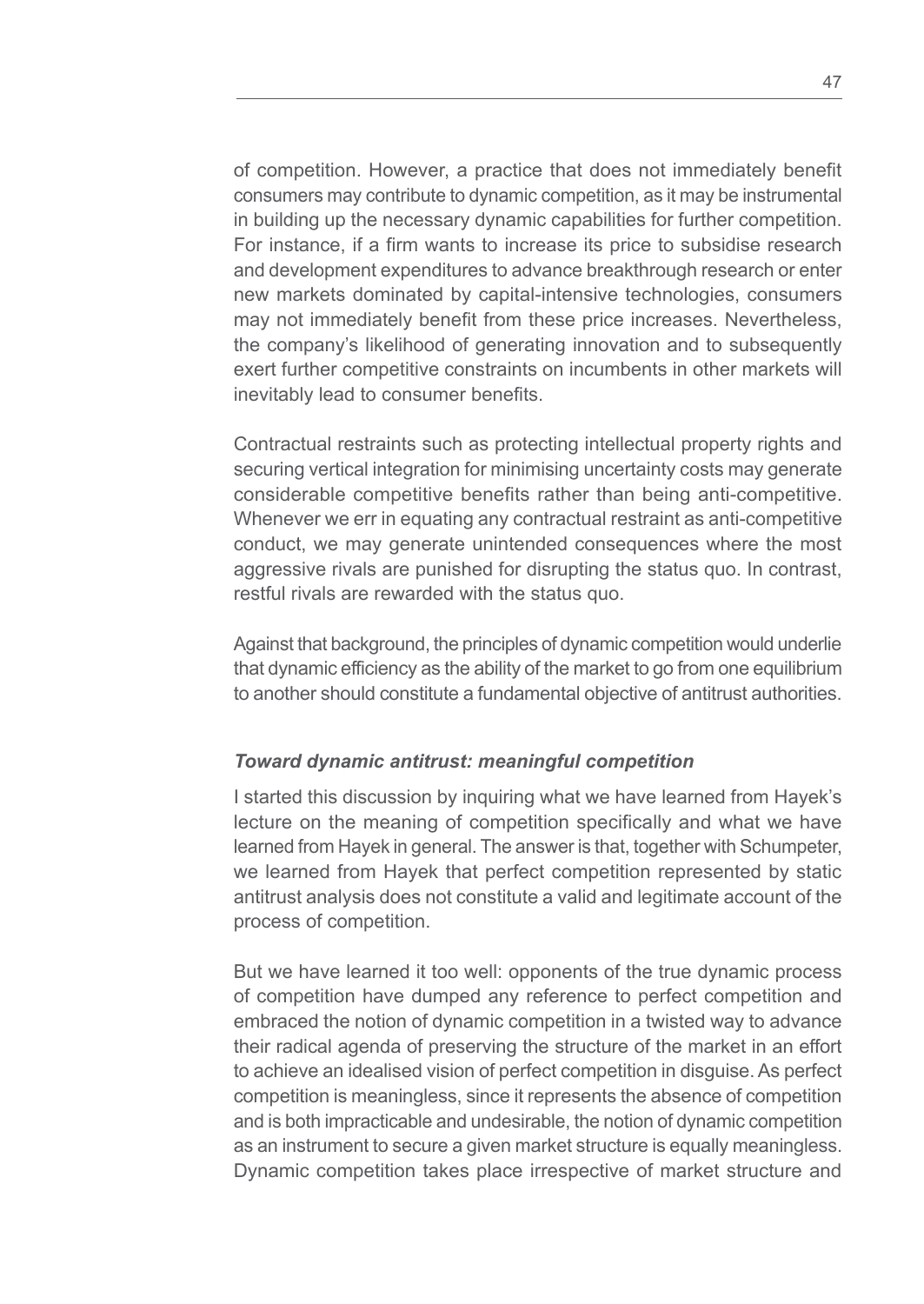irrespective of the size of companies. The only relevant metric remains the ability of firms to disrupt the status quo to compete through innovation for the benefit of both consumers and the overall productivity of the economy.

Rather than a meaningless and erroneous vision of dynamic competition as a Trojan horse to a structuralist return to outdated visions of competition, we have outlined the need to support meaningful competition, i.e. competition on merit, where the merits are innovation and disruptive competition. These are the principles of what we call 'dynamic antitrust' that government officials and intellectuals need to not only grasp but implement and advocate. Otherwise, a precautionary, risk-averse vision of dynamic competition would inevitably lead to preserving market structure at the expense of the dynamism of the market economy, however increasingly characterised by rapidly changing business environments.

Radical advocates such as the American Neo-Brandeisians and the European Ordoliberals, together with their distorted account of dynamic competition, need to face robust resistance; otherwise, instead of promoting true competition, the structuralist idea of protecting competitors will gain, covertly yet rampantly, ascendancy and remain dominant for a long time, generating in its wake a host of long-lasting unintended consequences. We need principles of dynamic antitrust based on the rule of law where legal certainty matters as a driver to innovation for entrepreneurs. Also, a generalised rule of reason better accounts for ex post antitrust enforcement than the blanket prohibitions of precautionary antitrust. Finally, we need principles of dynamic antitrust which fully recognise the entrepreneurial spirit of competing through innovation. Otherwise, radical reforms will substitute the entrepreneurial spirit of competition through innovation with the bureaucrat's spirit of competition through regulation.

Hayek helped us debunk perfect competition. We now need to debunk the misguided view of dynamic competition and travel the road of dynamic antitrust with governance principles conducive to economic growth, shared prosperity and disruptive innovation for the benefit of consumers and collective competitiveness.